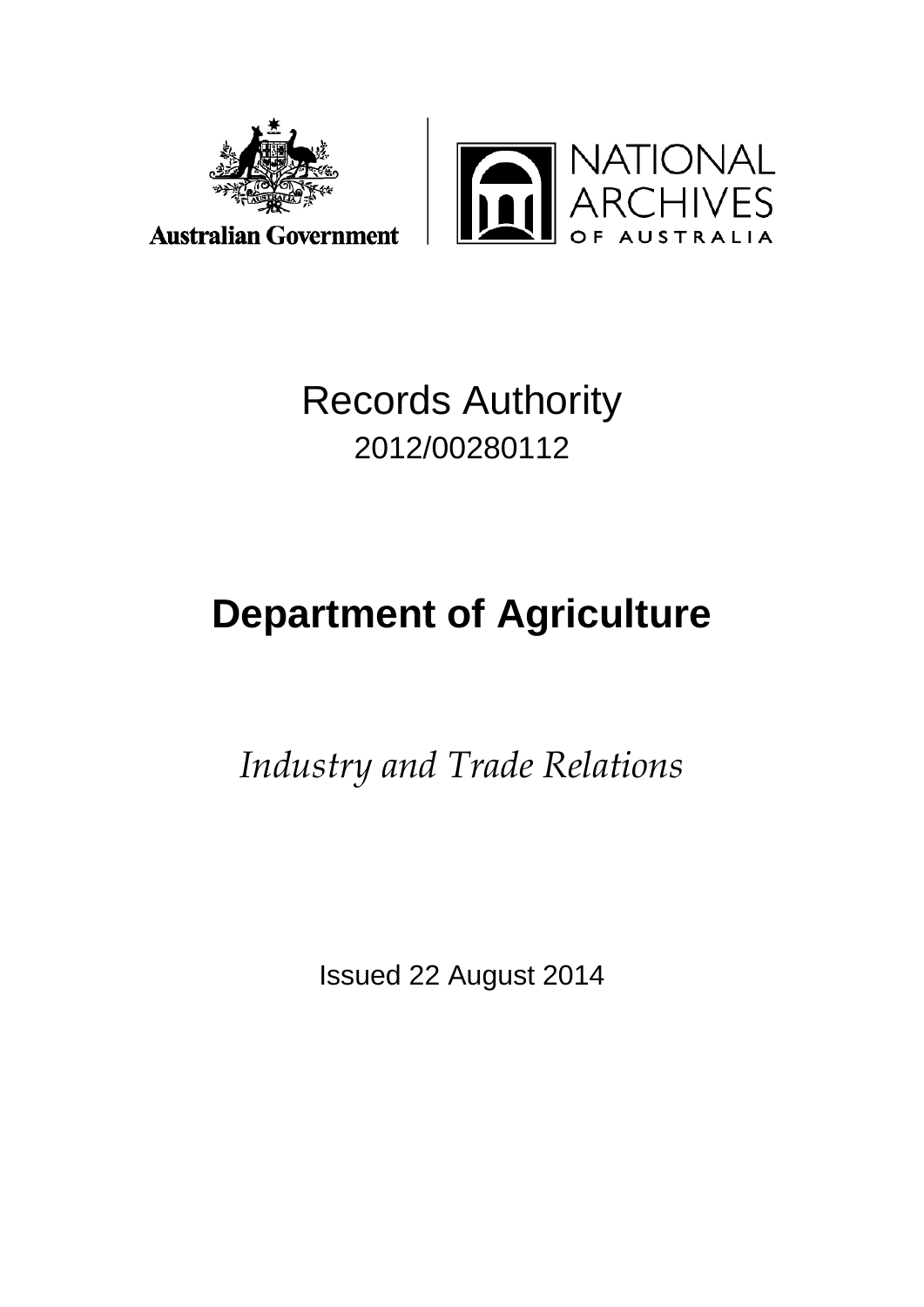### **CONTENTS**

| AUTHORISATION AUTHORISATION           | 5 |
|---------------------------------------|---|
| <b>INDUSTRY &amp; TRADE RELATIONS</b> |   |

© Commonwealth of Australia 2014

This work is copyright. Apart from any use as permitted under the *Copyright Act 1968,* no part may be reproduced by any process without prior written permission from the National Archives of Australia. Requests and inquiries concerning reproduction and rights should be directed to the Publications Manager, National Archives of Australia, PO Box 7425, Canberra Mail Centre ACT 2610, Australia.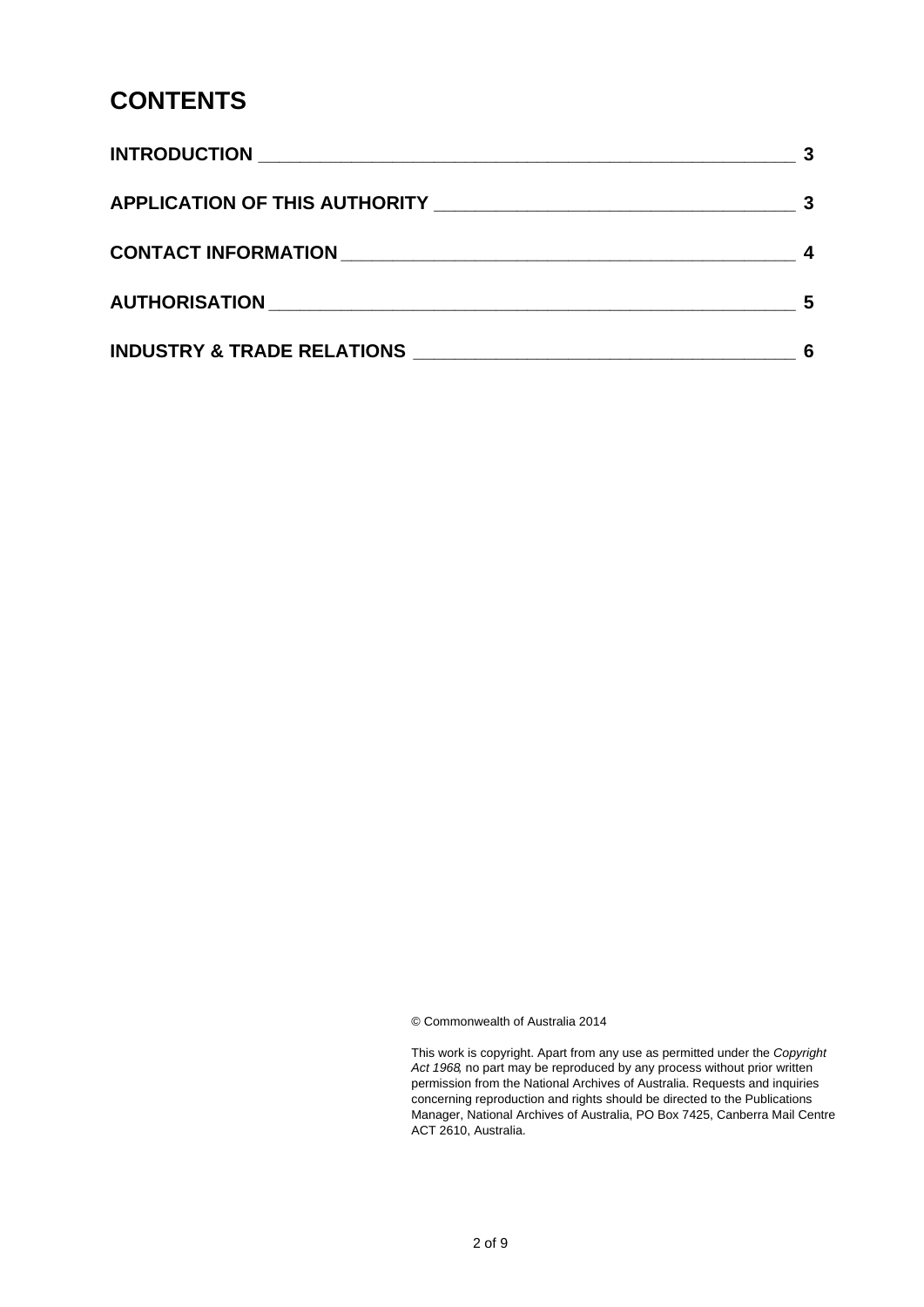### **INTRODUCTION**

The Department of Agriculture and the National Archives of Australia have developed this Records Authority to set out the requirements for keeping or destroying records for the core business area of Industry and Trade Relations. It represents a significant commitment on behalf of the Department to understand, create and manage the records of its activities.

This Authority is based on the identification and analysis of the business of the Department of Agriculture. It takes into account the agency's legal and organisational records management requirements, and the interests of stakeholders, the agency and the National Archives of Australia.

The Authority sets out those records that need to be retained as national archives and specifies the minimum length of time that temporary records need to be kept. This Authority gives the Department of Agriculture permission under the *Archives Act 1983*, for the destruction of the temporary records described after the minimum retention period has expired. Retention periods for these temporary records are based on: an assessment of business needs; broader organisational accountability requirements; and community expectations, and are approved by the National Archives of Australia on the basis of information provided by the agency.

As changes in circumstances may affect future records management requirements, the periodic review of this Authority is recommended. All amendments must be approved by the National Archives.

### **APPLICATION OF THIS AUTHORITY**

- 1. This Authority supersedes class 4 of RDA 906 and class 1 of RDA 929. Both these records authorities were issued to the Department of Primary Industries and Energy in 1992.
- 2. This Authority is to be used to determine how long records must be kept. Records are matched to the relevant core business and records class in the Authority.
	- Where the minimum retention period has expired and the records are not needed for agency business they should be destroyed as authorised in this Authority.
	- Records that have not reached the minimum retention period must be kept until they do.
	- Records that are identified as Retain as National Archives (RNA) are to be transferred to the National Archives of Australia for preservation.
- 3. This Authority should be used in conjunction with general records authorities such as:
	- the Administrative Functions Disposal Authority (AFDA) and/or AFDA Express issued by the National Archives to cover business processes and records common to Australian Government agencies;
	- General Records Authority (31) For source (including original) records that have been copied, converted or migrated.
- 4. The Normal Administrative Practice (NAP) provision of the *Archives Act 1983* gives agencies permission to destroy certain records without formal authorisation. This usually occurs where records are duplicated, facilitative or for short-term use only. NAP does not replace arrangements agreed to in this Authority but can be used as a tool to assist in identifying records for destruction together with an agency's Records Authority or Authorities, and with AFDA and AFDA Express. The National Archives recommends that agencies develop and implement a Normal Administrative Practice policy. Advice and guidance on destroying records as a normal administrative practice and on how to develop an agency NAP policy is available from the National Archives' website at **[www.naa.gov.au](http://www.naa.gov.au/)**
- 5. Records that are reasonably likely to be needed as evidence in a current or future judicial proceeding or are subject to a request for access under the *Archives Act 1983,* the *Freedom of Information Act 1982* or any other relevant Act must not be destroyed until the action has been completed.
- 6. Records subject to a disposal freeze must not be destroyed until the freeze has been lifted. Further information about disposal freezes and whether they affect the application of this Authority is available from the National Archives website at **[www.naa.gov.au](http://www.naa.gov.au/)**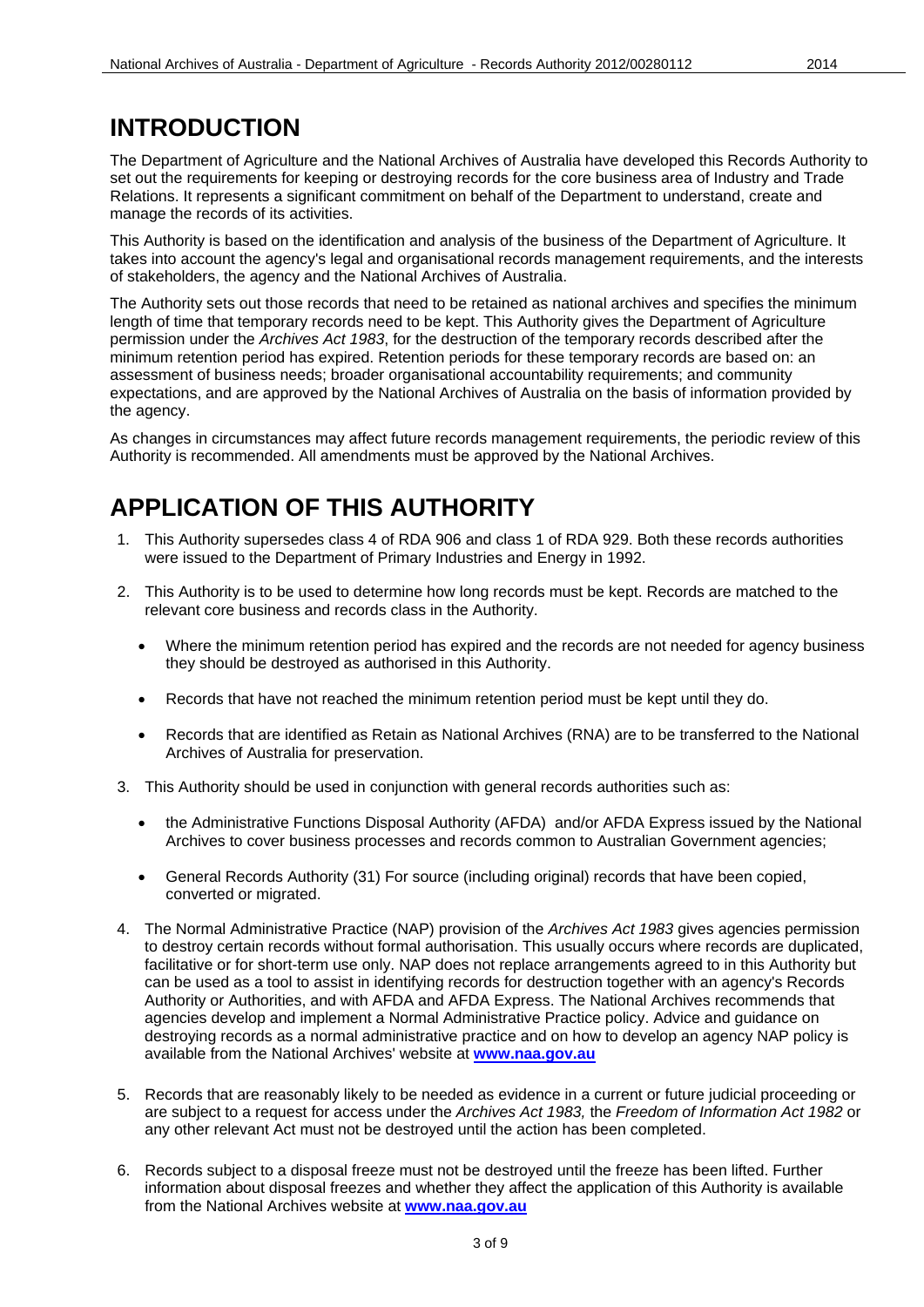- 7. Where the method of recording information changes (for example from a manual system to an electronic system, or when information is migrated from one system to a new system) this authority can still be applied, providing the records document the same core business. The information must be accessible for the period of time prescribed in this Authority. The Department of Agriculture will need to maintain continuing access to the information, including digital information, for the periods prescribed in this records authority or until the information is transferred into the custody of the National Archives.
- 8. In general, retention requirements indicate a minimum period for retention. The Department of Agriculture may extend minimum retention periods if it considers that there is an administrative need to do so, without further reference to the National Archives. Where the Department of Agriculture believes that its accountability will be substantially compromised because a retention period or periods are not adequate, it should contact the National Archives for review of the retention period.
- 9. Records coming within 'Retain as national archives' classes in this Authority have been determined to be part of the archival resources of the Commonwealth under section 3C of the *Archives Act 1983*. The determination of Commonwealth records as archival resources of the Commonwealth obliges agencies to transfer the records to the Archives when they cease to be current and, in any event, within 15 years of the records coming into existence, under section 27 of the *Archives Act 1983*.
- 10. Records in the care of agencies should be appropriately stored, managed and preserved. Agencies need to meet this obligation to ensure that the records remain authentic and accessible over time. Under Section 31 of the *Archives Act 1983*, access arrangements are required for records that become available for public access including those records that remain in agency custody.
- 11. Appropriate arrangements should be made with the National Archives when records are to be transferred into custody. The National Archives accepts for transfer only those records designated as national archives.
- 12. Advice on how to use this Authority is available from the Department of Agriculture records manager. If there are problems with the application of the Authority that cannot be resolved, please contact the National Archives.

### **CONTACT INFORMATION**

For assistance with this authority or for advice on other records management matters, please contact National Archives' Agency Service Centre.

Queen Victoria Terrace Tel: (02) 6212 3610 Parkes ACT 2600 Fax: (02) 6212 3989 Canberra Mail Centre ACT 2610 Website: **[www.naa.gov.au](http://www.naa.gov.au/)**

PO Box 7425 Email: **[recordkeeping@naa.gov.au](mailto:recordkeeping@naa.gov.au)**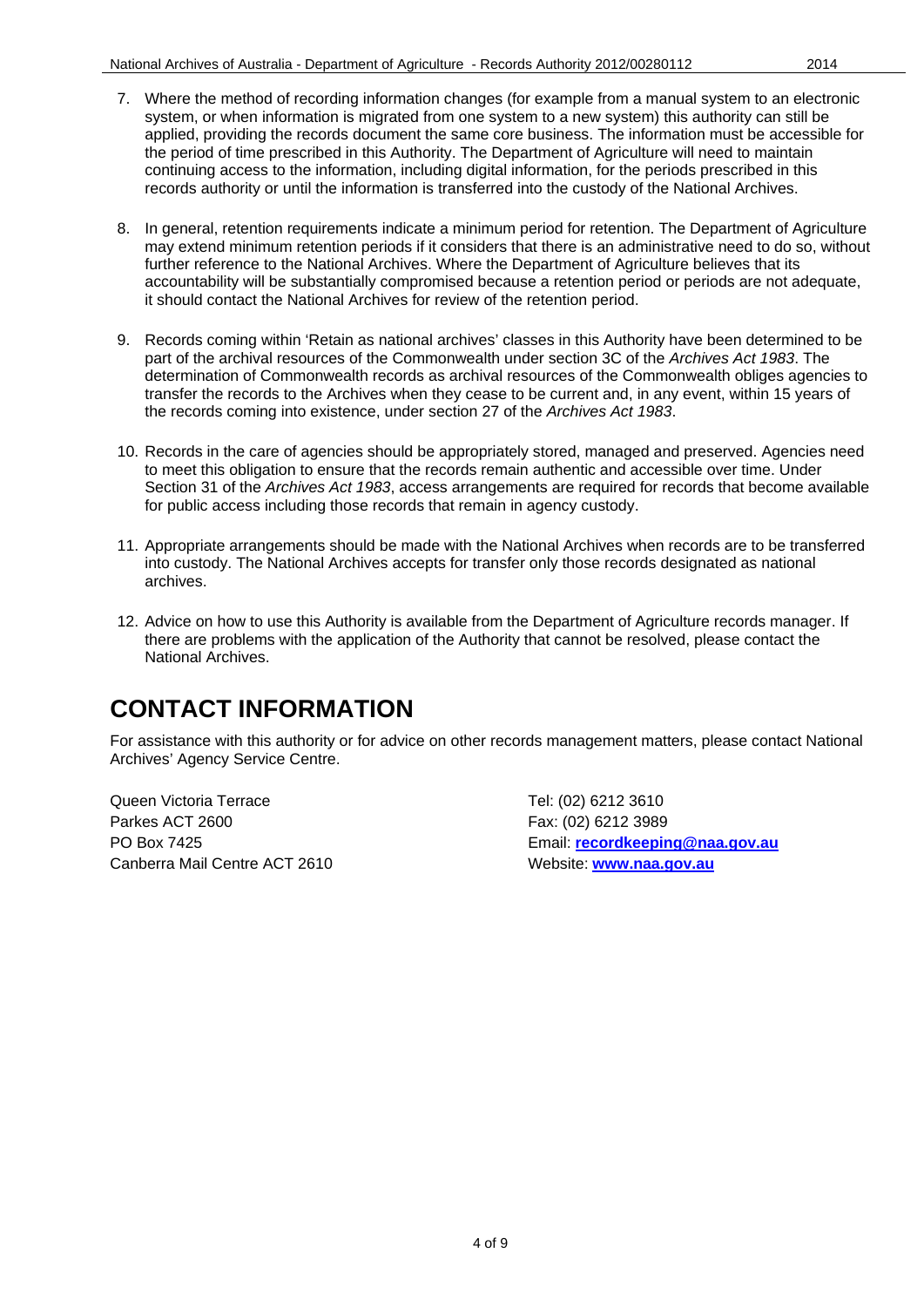### **AUTHORISATION**

#### **RECORDS AUTHORITY 2012/00280112**

**Person to whom notice of authorisation is given:**

Dr Paul Grimes The Secretary Department of Agriculture 18 Marcus Clarke Street Canberra ACT 2601

| <b>Purpose:</b>     | Authorises arrangements for the disposal of records in accordance with<br>Section 24(2)(b) of the Archives Act 1983                                                                             |
|---------------------|-------------------------------------------------------------------------------------------------------------------------------------------------------------------------------------------------|
|                     | Determines records classed as 'Retain as national archives' in this<br>Records Authority to be part of the archival resources of the<br>Commonwealth under section 3C of the Archives Act 1983. |
|                     |                                                                                                                                                                                                 |
| <b>Application:</b> | All core business records relating to Industry and Trade Relations.                                                                                                                             |
|                     |                                                                                                                                                                                                 |

This authority gives permission for the destruction, retention or transfer to the National Archives of Australia of the records described. This authority will apply only with the consent of the agency currently responsible for the business documented in the records described.

**Authorised by: Date of issue:**

David Fricker 22 August 2014 Director-General National Archives of Australia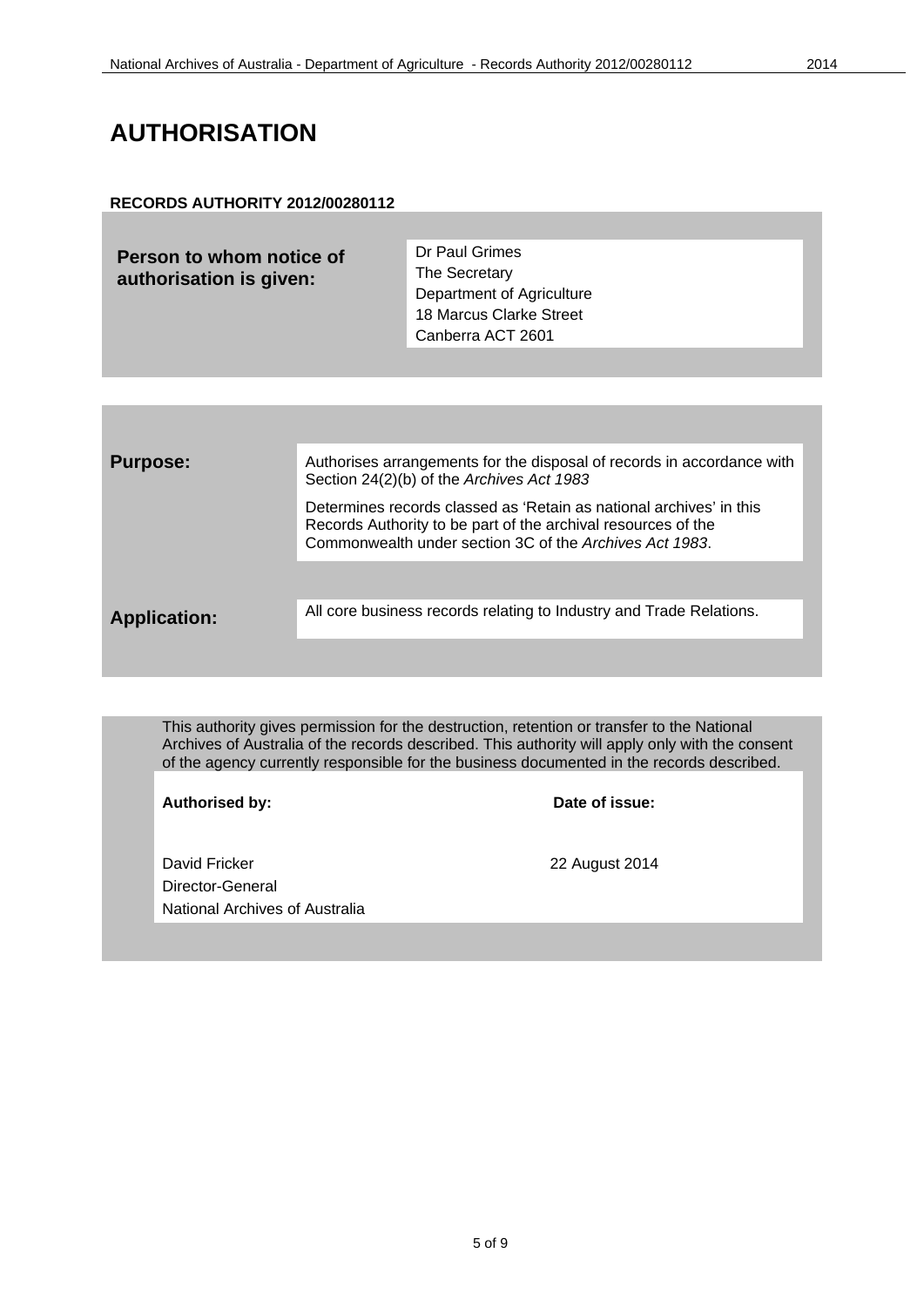The core business of developing and implementing strategies to improve market access and to assist the strategic development of Australia's agriculture, food, fisheries and forestry industries. Includes the development of trade relations policy, trade opportunities and agreements, and the provision of advocacy and representation to international organisations and governments on behalf of Australian industry, business and government. Also includes the strategic development of industry and industry standards; the regulation in Australia and overseas of sanitary and phytosanitary measures to protect food safety, human, animal and plant life; and the management of levies on behalf of Australian industry.

#### **Core activities** include:

- negotiating, establishing and reviewing international trade agreements;
- negotiating, establishing and reviewing financial arrangements;
- strategic liaison with international organisations and governments;
- maintaining, improving and regulating market access;
- negotiating, maintaining and reviewing agreements and joint ventures;
- providing and receiving advice;
- consulting and liaising with stakeholders and analysing results of consultation;
- developing policies and strategies to govern the development of portfolio industries;
- planning and developing programs in collaboration with government and portfolio industries;
- visiting international markets and industries;
- developing and implementing industry and international standards;
- developing regulations governing the strategic development of industries;
- managing membership of industry organisations;
- providing discretionary compensation; and
- managing a levy system on behalf of portfolio industries, including developing policy, administering, collecting and disbursing levies and related prosecutions.

The performance of the core business is supported by **general activities** such as:

- administering approved arrangements and agreements;
- planning and conducting audit programs;
- awarding prizes and honours;
- managing committees and meetings;
- developing and implementing operational policies and procedures;
- reviewing, reporting and risk management;
- determining fees and charges;
- preparing and delivering speeches and presentations;
- managing and participating in conferences;
- developing and conducting public awareness campaigns; and
- developing and maintaining datasets, registers and summary records.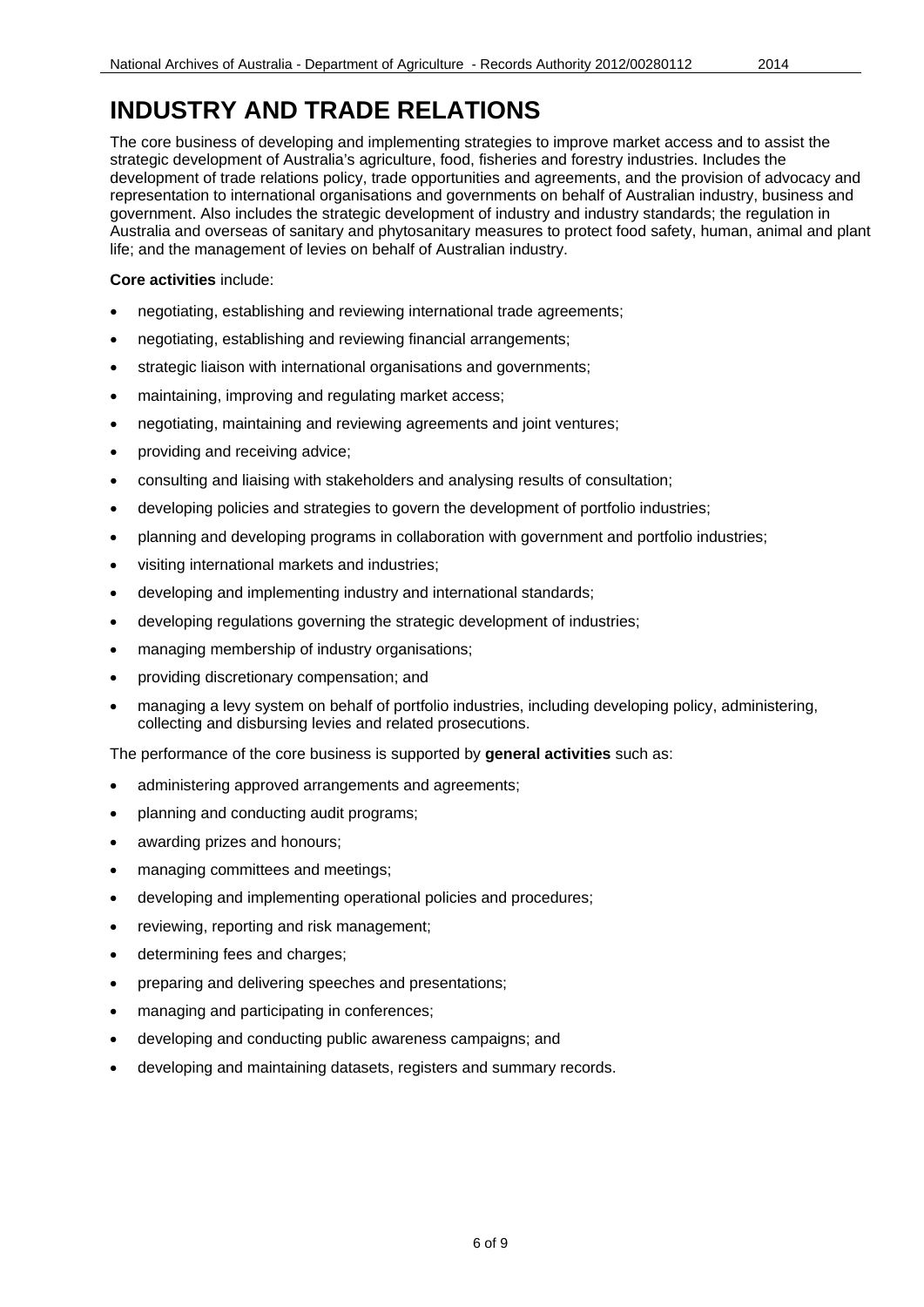*Cross references to other Department of Agriculture records authorities*

*For the management/mitigation of risks through quarantine or responding to biosecurity emergencies, use BIOSECURITY.*

*For the enforcement of penalties related to non-compliance with codes, standards and regulatory requirements, use BIOSECURITY.*

*Cross references to AFDA Express Records Authority*

*For the management of and participation in conferences, use COMMUNITY RELATIONS.*

*For the development of legislation relating to Industry and Trade Relations, use GOVERNMENT RELATIONS.*

*For managing acquisition, tendering and contracting-out arrangements, use PROCUREMENT.*

*For agency-wide plans, and for audit committees, use STRATEGIC MANAGEMENT.*

*Cross references to other records authorities*

*For advisory bodies and consultative committees, use ADVISORY BODIES.*

*For governing bodies and ministerial councils, use GOVERNING BODIES.*

*For the management of grants including grant funding agreements, use GRANT MANAGEMENT.*

| <b>Class no</b> | <b>Description of records</b>                                                                                                                                                                                                                                                                                                                                  | <b>Disposal action</b> |
|-----------------|----------------------------------------------------------------------------------------------------------------------------------------------------------------------------------------------------------------------------------------------------------------------------------------------------------------------------------------------------------------|------------------------|
| 61055           | Records documenting:                                                                                                                                                                                                                                                                                                                                           | Retain as national     |
|                 | negotiation, management and review of significant agreements relating to<br>$\bullet$<br>industry and trade relations, including bilateral and multilateral<br>agreements, free trade agreements and sub treaty arrangements;                                                                                                                                  | archives.              |
|                 | financial arrangements and programs that have a widespread economic<br>$\bullet$<br>and social impact, or cultural or community importance in Australia or<br>overseas, such as international cooperation programs;                                                                                                                                            |                        |
|                 | strategic high level liaison such as negotiation with the World Trade<br>$\bullet$<br>Organisation relating to Australia's quarantine measures;                                                                                                                                                                                                                |                        |
|                 | advice provided to, or received from major stakeholders, including in<br>$\bullet$<br>submissions, relating to significant matters that have far-reaching<br>implications, or which are controversial, subject to government scrutiny,<br>innovative and or high profile with either a significant social, economic,<br>environmental or international impact; |                        |
|                 | final reports relating to significant programs which have a major impact on<br>$\bullet$<br>market access opportunities, or the strategic development of portfolio<br>industries. Includes major drafts, summaries of consultations and<br>procedural analysis;                                                                                                |                        |
|                 | final reports relating to first time trade delegation visits to new<br>$\bullet$<br>international markets;                                                                                                                                                                                                                                                     |                        |
|                 | advocacy and representations made to other governments and<br>$\bullet$<br>international organisations on behalf of Australian industry, business or<br>government;                                                                                                                                                                                            |                        |
|                 | final version of policies, strategies and frameworks which have a<br>$\bullet$<br>significant impact on international trade or on industry. Includes major<br>drafts and summaries of consultations;                                                                                                                                                           |                        |
|                 | final policies and supporting records for the development and<br>$\bullet$<br>management of levies;                                                                                                                                                                                                                                                            |                        |
|                 | final version of inter-agency plans supporting industry and trade relations;<br>$\bullet$                                                                                                                                                                                                                                                                      |                        |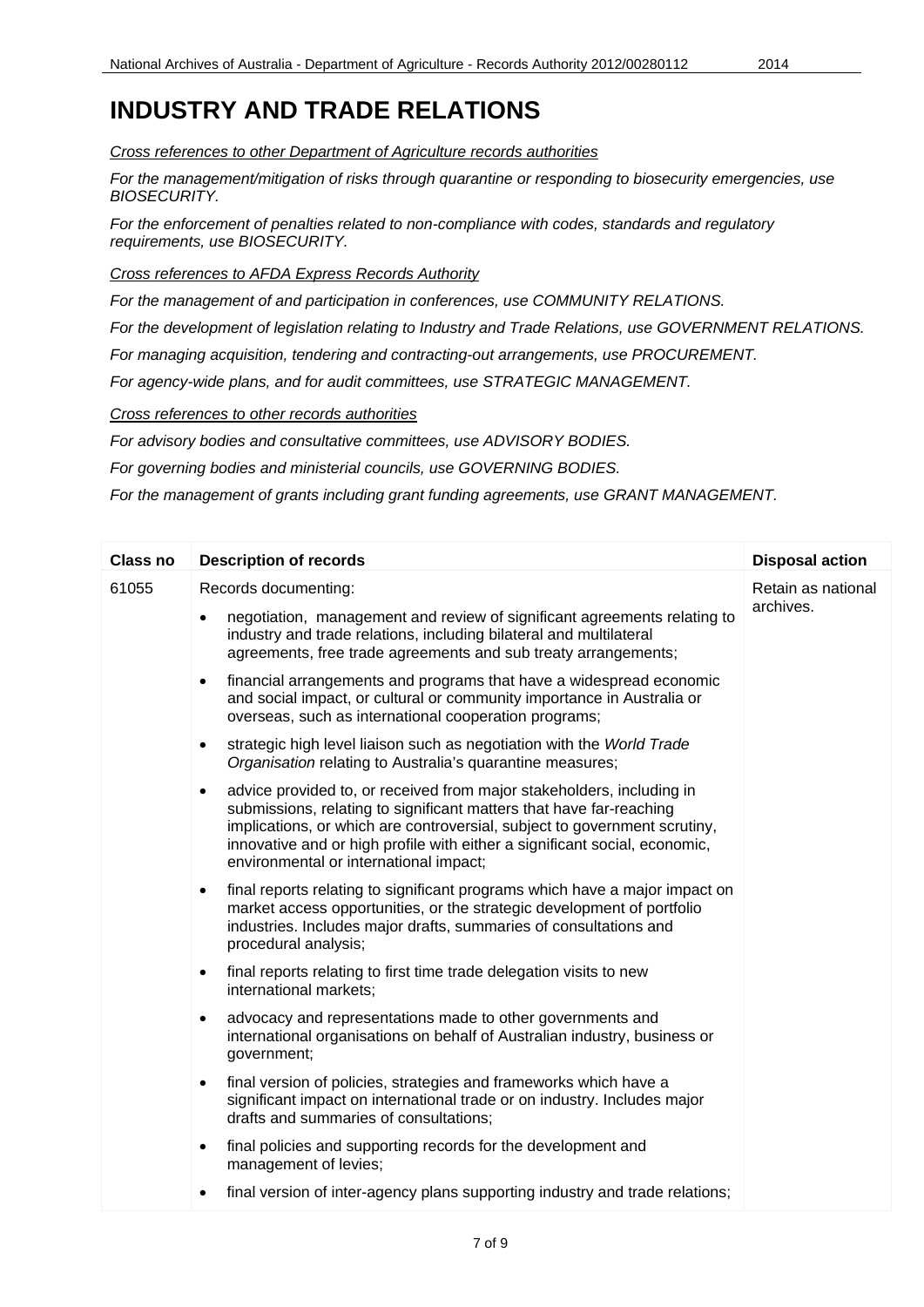| Class no | <b>Description of records</b>                                                                                                                         | <b>Disposal action</b>                        |  |  |
|----------|-------------------------------------------------------------------------------------------------------------------------------------------------------|-----------------------------------------------|--|--|
|          | final signed version of significant joint venture agreements and contracts;                                                                           |                                               |  |  |
|          | final version of standards, benchmarks and regulations;<br>$\bullet$                                                                                  |                                               |  |  |
|          | final version of speeches and presentations made by the Minister and<br>$\bullet$<br>senior agency staff, including conference presentations;         |                                               |  |  |
|          | high level inter government or inter agency committees where the agency<br>$\bullet$<br>provides the Secretariat or plays a significant role;         |                                               |  |  |
|          | major awards and honours acknowledging significant contributions to<br>$\bullet$<br>industry and trade relations; and                                 |                                               |  |  |
|          | relevant datasets and associated information about the data fields, for<br>$\bullet$<br>example data dictionaries, indexes, tables, and registers.    |                                               |  |  |
| 61056    | Records documenting:                                                                                                                                  | Destroy 25 years                              |  |  |
|          | the development and implementation of industry and international<br>$\bullet$<br>standards, benchmarks and regulations; and                           | after action<br>completed.                    |  |  |
|          | prosecutions related to industry and trade relations including initiating and<br>$\bullet$<br>supporting levy-related prosecutions.                   |                                               |  |  |
| 61057    | Records documenting:                                                                                                                                  | Destroy 12 years<br>after action              |  |  |
|          | new levy proposals and related documentation;<br>٠                                                                                                    |                                               |  |  |
|          | registration, inspection and audit of levy agents;<br>$\bullet$                                                                                       | completed.                                    |  |  |
|          | final reports of planned and unplanned audit programs;<br>$\bullet$                                                                                   |                                               |  |  |
|          | assessment of individuals, processes and programs against standards<br>$\bullet$<br>and procedures;                                                   |                                               |  |  |
|          | negotiation, establishment, maintenance and review of routine<br>$\bullet$<br>agreements relating to industry and trade relations; and                |                                               |  |  |
|          | routine internal and external committees and meetings formed to consider<br>$\bullet$<br>matters relating to industry and trade relations.            |                                               |  |  |
| 61058    | Records documenting:                                                                                                                                  | Destroy 7 years<br>after action<br>completed. |  |  |
|          | routine operational administrative tasks supporting the core business of<br>$\bullet$<br>industry and trade relations; and                            |                                               |  |  |
|          | industry and trade relations activities, other than those covered in classes<br>$\bullet$<br>61055 to 61057, including:                               |                                               |  |  |
|          | providing compensation, determining fees and charges;<br>$\circ$                                                                                      |                                               |  |  |
|          | collection, disbursement and reporting of levy revenue;<br>$\circ$                                                                                    |                                               |  |  |
|          | production and reporting of levy statistics;<br>O                                                                                                     |                                               |  |  |
|          | final version of section or business unit's plans;<br>$\circ$                                                                                         |                                               |  |  |
|          | sponsorship of events;<br>O                                                                                                                           |                                               |  |  |
|          | conference reports, and presentations by non-senior agency staff;<br>O                                                                                |                                               |  |  |
|          | final version of periodic reports required on a regular basis by<br>$\circ$<br>external government bodies or internally. Includes supporting records; |                                               |  |  |
|          | routine operational research;<br>$\circ$                                                                                                              |                                               |  |  |